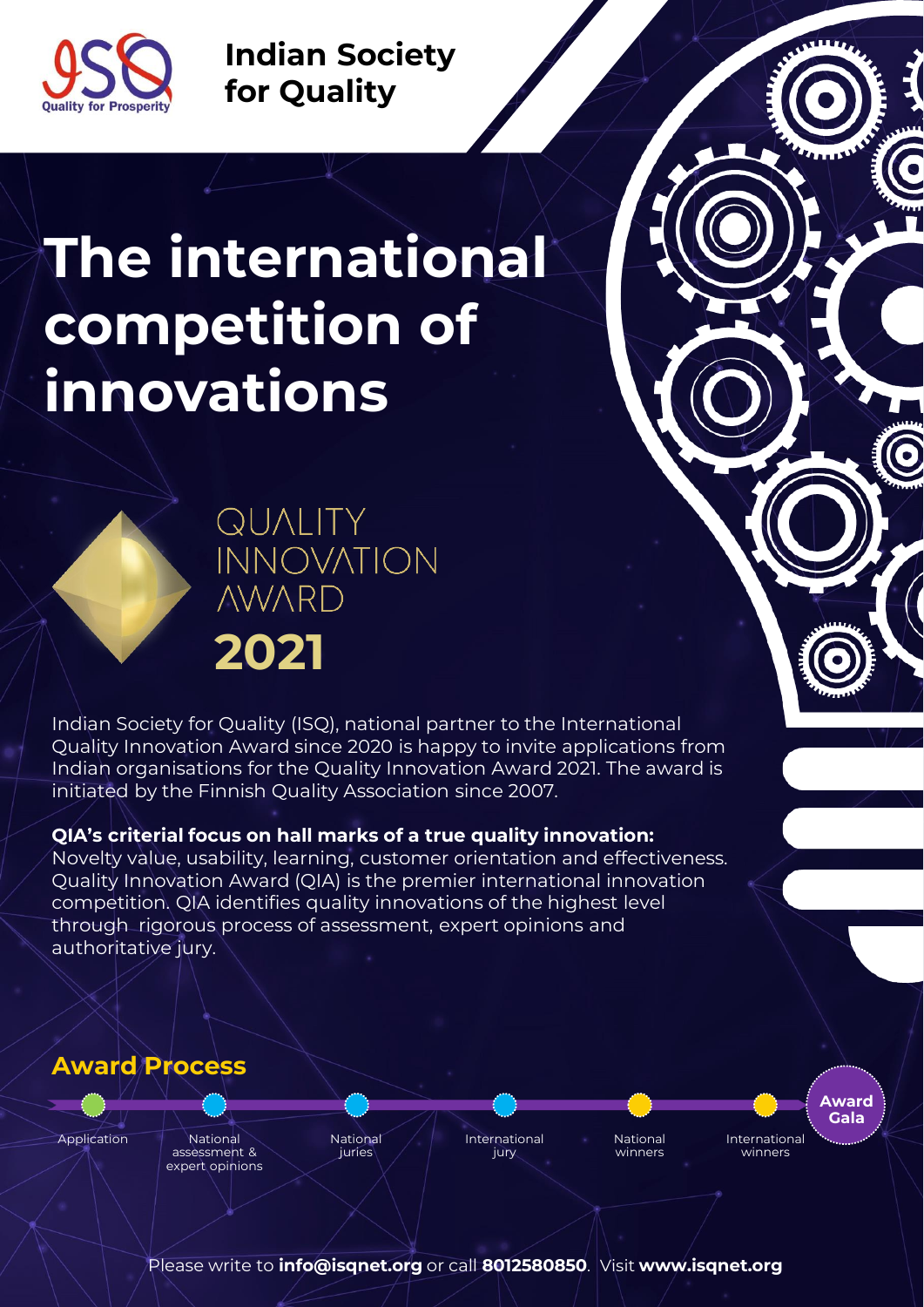



# What is Quality Innovation?

A quality innovation is an innovation that

- has novelty value and is timely
- is practical and can be utilized
- has been developed in a systematic way
- corresponds to stakeholder's current and future needs
- has improved technical, social or commercial performance

# What types of innovations can participate?

The competition is open to all types of innovations, such as product innovations, process innovations, potential innovations, networking innovations, brand innovations, customer engagement innovations and responsible innovations. QIA looks for basically is something new and timely that has been developed systematically and that can produce or has produced excellent results.

QIA and ISQ take every effort to ensure that participation is effortless for the participants. All applications are processed with utmost confidentiality.

The application form to participate and instruction to fill the application form is attached.

# Which category am I supposed to participate in?

If innovations fits into multiple different categories, participant has to choose the closest in the table below.

| <b>COMPETITION CATEGORY</b>                                         | <b>WHO IS IT FOR</b>                                                                                                |  |
|---------------------------------------------------------------------|---------------------------------------------------------------------------------------------------------------------|--|
| Potential Innovations                                               | For all innovations that are "still on paper" and have not been<br>tested in the market yet                         |  |
| economy and carbon neutrality innovations)                          | Responsible & renewable innovations (Circular For innovations that have a clear environmental focus                 |  |
| Health care sector innovations                                      | For innovation in the health care sector                                                                            |  |
| Education sector innovations                                        | For innovations in the education sector                                                                             |  |
| Public sector innovations                                           | For innovations in the public / municipal sector                                                                    |  |
| <b>Business innovations</b><br>(Micro & startup companies)          | For companies with turnover less than 2 million Euro (18 crores<br>equivalent INR) and less than 10 employees       |  |
| <b>Business innovations</b><br>(Small and Medium Sized Enterprises) | For companies with turnover less than 50 million Euro (450<br>crores equivalent INR) and less than 250 employees.   |  |
| <b>Business innovations</b><br>(Large companies)                    | For companies with turnover more than 50 million Euro (450<br>crores equivalent INR) and/or more than 250 employees |  |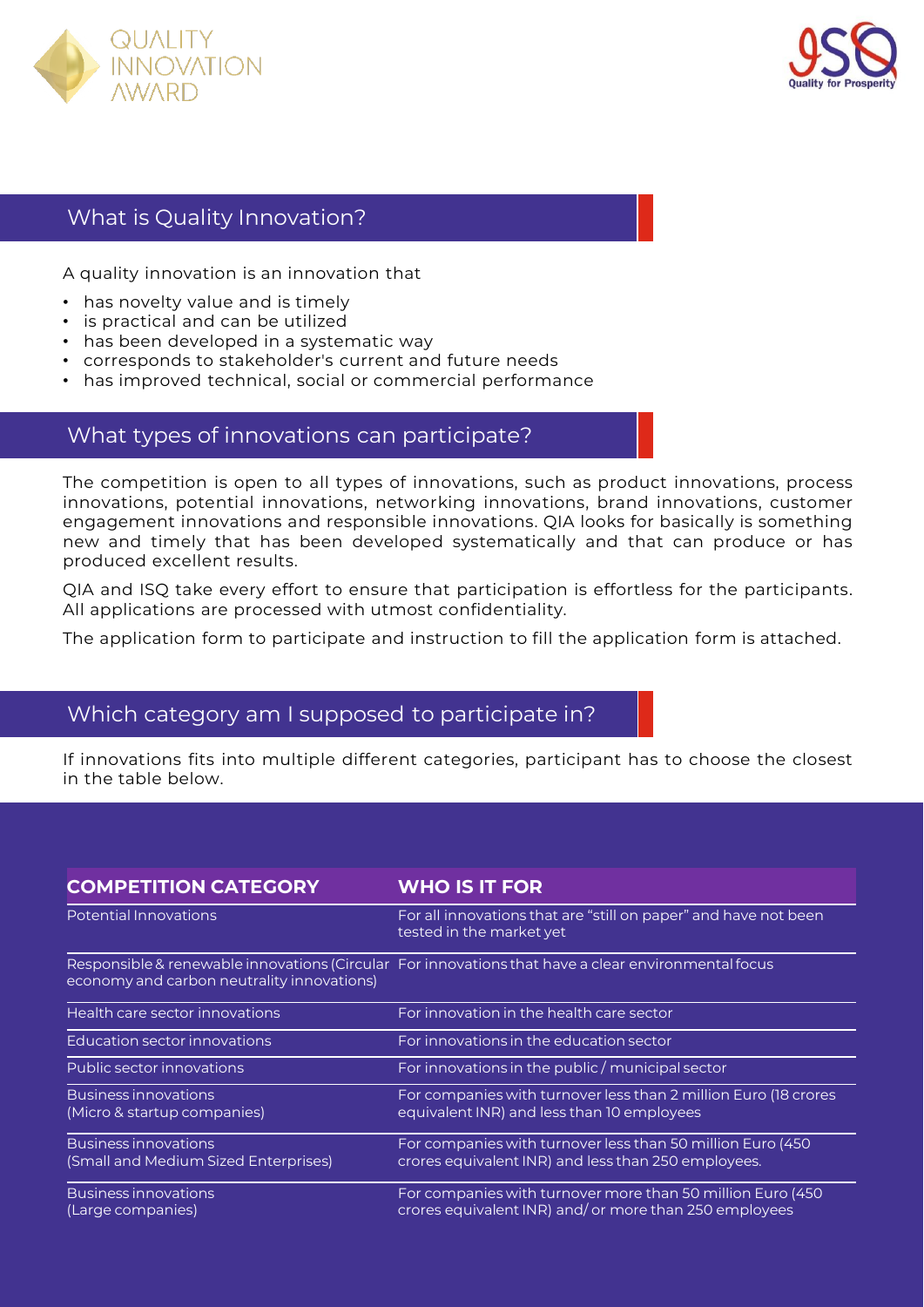



# Key Dates

Last date for receipt of applications **28.09.2021**

Material delivered to the Jury **4.11.2021** Declaration of national winners **15.10.2021**

International jury between **10-24.11.2021 (2 weeks)**

International jury submission period **21.10.-28.10.2021 (1 week)** 

#### **QUALITY INNOVATION AWARD**

**2021 Award Ceremony Moscow Russia, February 2022**

# Process on International Level

- The national winner of each category proceeds to the international level to compete against other national winners.
- An **Award Winner** and a two **Prize Winners** are recognised for each category.
- The highest scoring innovation in the international jury will be named as the **Innovation of Innovations.**
- Winners will be revealed in Award Ceremony in Jan/ February 2022

# How to apply

For the application form [click here.](https://1drv.ms/w/s!AoqLWPzaD1Mzg9B0nMlCmnmpXmyyUQ?e=kgenVb) For instructions to fill the application form [click here](https://1drv.ms/b/s!AoqLWPzaD1Mzg9Bsvu-LhWuDikylBg?e=Cu0oOv).

The filled Application form need to be sent to **info@isqnet.org**

Application fee: Rs. 3,000/- inclusive of taxes. (Rupees Three Thousand Only) per application. More than one application is permissible from an organisation.

Payment may be made through net-banking. The account details for payment is given below. Cheque/ DD should be drawn in favour of INDIAN SOCIETY FOR QUALITY Payable at NEW DELHI.

#### **Note**

Please mention details about payment reference of application fees in the mail.

- NO other fees need to paid for the national winner while proceeding to international level.
- Please provide billing address, GST Number for raising the invoice.

|                           | Beneficial Bank Account Name Indian Society for Quality |  |
|---------------------------|---------------------------------------------------------|--|
| Account No 00272000001288 | Name of the Bank HDFC Bank                              |  |
| Branch Greater Kailash 2  | RTGS/NEFT IFSC Code HDFC0000027                         |  |
|                           |                                                         |  |

**Indian Society for Quality** is a not-for-profit society established in 1996 to fill the need for a national forum for interaction among quality professionals, leaders, practitioners and academics. ISQ is a non-partisan, independent body that attracts and invites individual members from business organizations, health care and educational institutions, government agencies and NGOs. Members share their knowledge and learn from each other. ISQ is thus engaged in both creating and disseminating knowledge.